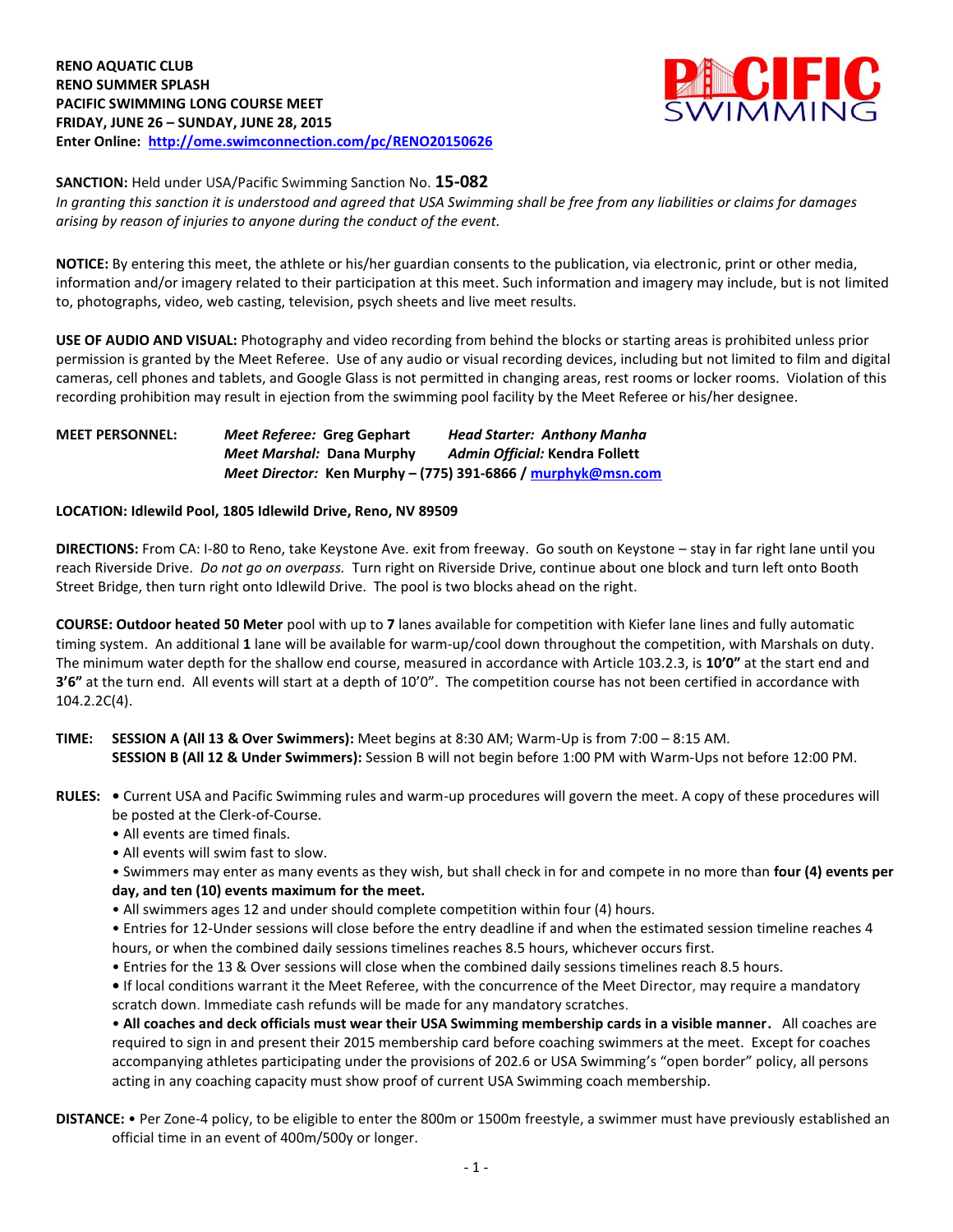• **All swimmers entered in the 800m and 1500m freestyle must be checked in by 10:00 am on Friday and Saturday for the 13 & Over session and by 2:00 PM on Friday for the 12 & Under session, otherwise they will be considered scratched from the event.**

- The 800m and 1500m freestyle will be swum alternating women's and men's heats.
- All swimmers in the 800m and 1500m freestyle must provide their own timers and lap counters.
- At the meet referee's discretion, the 800m and 1500m freestyle may be swum with 2 swimmers per lane using semiautomatic or manual timing.

**UNACCOMPANIED SWIMMERS:** Any USA-S athlete-member competing at the meet must be accompanied by a USA Swimming member-coach for the purposes of athlete supervision during warm-up, competition and warm-down. If a coach-member of the athlete's USA-S Club does not attend the meet to serve in said supervisory capacity, it is the responsibility of the swimmer or the swimmer's legal guardian to arrange for supervision by a USA-S member-coach. The Meet Director or Meet Referee may assist the swimmer in making arrangements for such supervision; however, it is recommended that such arrangements be made in advance of the meet by the athlete's USA-S Club Member-Coach.

**RACING STARTS:** Swimmers must be certified by a USA-S member-coach as being proficient in performing a racing start, or must start the race in the water. It is the responsibility of the swimmer or the swimmer's legal guardian to ensure compliance with this requirement.

**RESTRICTIONS:** • Smoking and the use of other tobacco products is prohibited on the pool deck, in the locker rooms, in spectator

- seating, on standing areas and in all areas used by swimmers, during the meet and during warm-up periods.
- Sale and use of alcoholic beverages is prohibited in all areas of the meet venue.
- No glass containers are allowed in the meet venue.
- No propane heater is permitted except for snack bar/meet operations.
- No animals are allowed in the meet venue.
- All shelters must be properly secured.
- IMPORTANT: All floor and wall vents must be kept clear at all times to ensure proper circulation in the facility.
- There will be closed areas of the deck. Cooperation of swimmers, families, and coaches will be appreciated.
- Changing into or out of swimsuits other than in locker rooms or other designated areas is prohibited.

• Destructive devices, to include but not limited to, explosive devices and equipment, firearms (open or concealed), blades, knives, mace, stun guns and blunt objects are strictly prohibited in the swimming facility and its surrounding areas. If observed, the Meet Referee or his/her designee may ask that these devices be stored safely away from the public or removed from the facility. Noncompliance may result in the reporting to law enforcement authorities and ejection from the facility. Law enforcement officers (LEO) are exempt per applicable laws.

**ELIGIBILITY:** • Swimmers must be current members of USA-S and enter their name and registration number on the meet entry card as they are shown on their Registration Card. If this is not done, it may be difficult to match the swimmer with the registration and times database. The meet host will check all swimmer registrations against the SWIMS database and if not found to be registered, the Meet Director shall accept the registration at the meet (a \$10 surcharge will be added to the regular registration fee). Duplicate registrations will be refunded by mail.

• Entries with **"NO TIME" will be Accepted (Exception – See Distance Rules)**

• Entry times submitted for this meet will be checked against a computer database and may be changed in accordance with Pacific Swimming Entry Time Verification Procedures.

• Disabled swimmers are welcome to attend this meet and should contact the Meet Director or Meet Referee regarding any special accommodations on entry times and seeding per Pacific Swimming policy.

• The swimmer's age will be the age of the swimmer on the first day of the meet.

**ENTRY FEES:** \$4.00 per event plus an \$11.00 participation fee per swimmer. Entries will be rejected if payment is not sent at time of request.

**ONLINE ENTRIES:** To enter online go to **<http://ome.swimconnection.com/pc/RENO20150626>** to receive an immediate entry confirmation. This method requires payment by credit card. Swim Connection, LLC charges a processing fee for this service, equal to \$1 per swimmer plus 5% of the total Entry Fees. Please note that the processing fee is a separate fee from the Entry Fees. If you do not wish to pay the processing fee, enter the meet using a mail entry. **Entering online is a convenience, is completely voluntary, and is in no way required or expected of a swimmer by Pacific Swimming.** Online entries will be accepted through Wednesday, **June 17, 2015 at 11:59 PM**.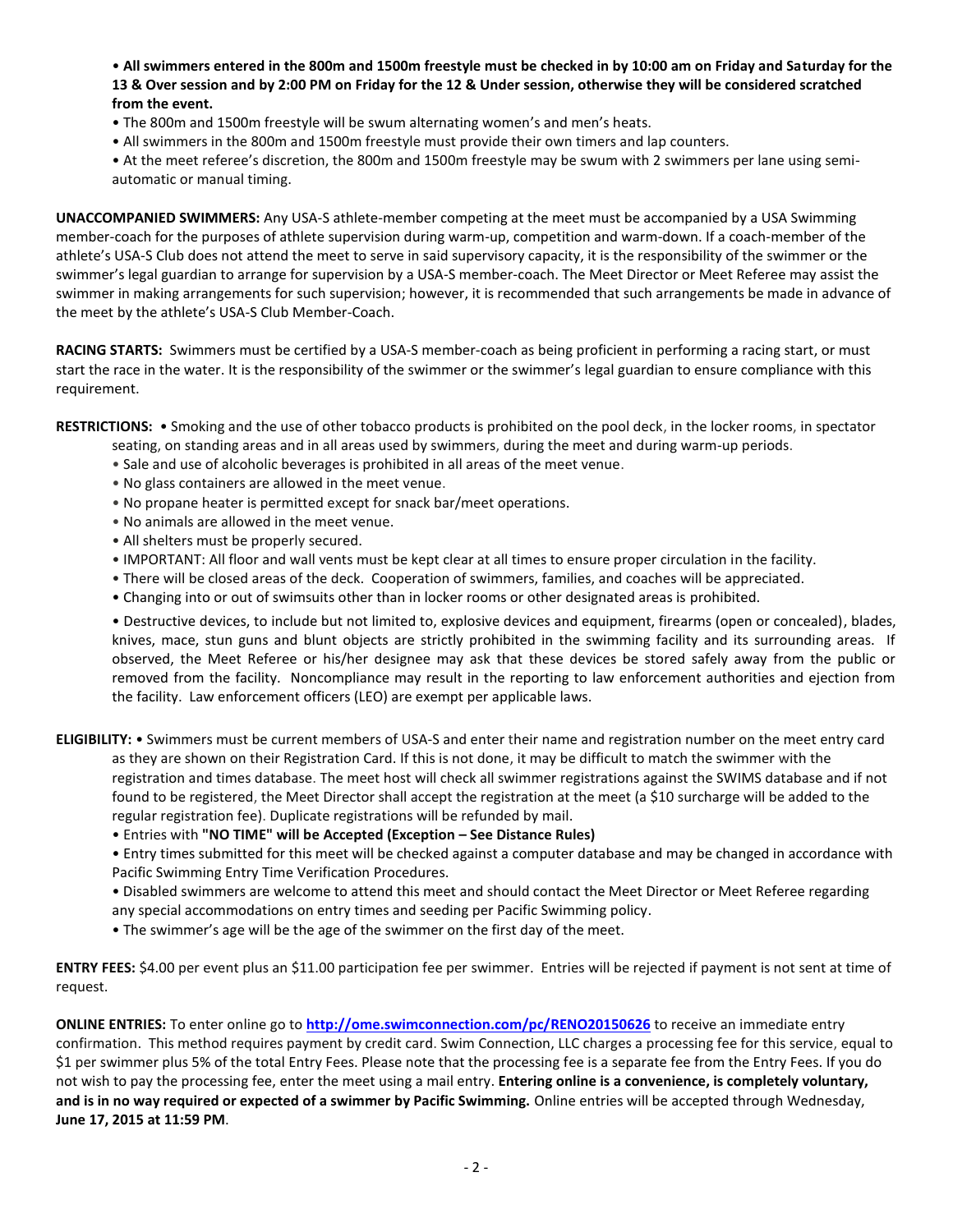**MAILED OR HAND DELIVERED ENTRIES**: Entries must be on the attached consolidated entry form. Forms must be filled out completely and printed clearly with swimmers best time. Entries must be postmarked by midnight, Monday, **June 15, 2015** or hand delivered by 6:30 p.m. Wednesday, **June 17, 2015.** No late entries will be accepted. No refunds will be made, except mandatory scratch downs. Requests for confirmation of receipt of entries should include a self-addressed envelope. If sent by Express Mail or FEDEX, indicate \*NO SIGNATURE REQUIRED FOR DELIVERY\* No signature will be available for mailed entries.

| Make check payable to: RENO AQUATIC CLUB |  |
|------------------------------------------|--|
| <b>Mail entries to: Ken Murphy</b>       |  |
| 855 Flanders Rd.                         |  |

**Mail entries to**: **Ken Murphy Hand deliver entries to: Ken Murphy 855 Flanders Rd. 855 Flanders Rd. Reno, NV 89511 Reno, NV 89511** 

**CHECK-IN:** The meet will be deck seeded. Swimmers must check-in at the Clerk-of-Course. The first two events of each session will close 30 minutes before the start of the session. The remaining events shall be closed for seeding no earlier than 30 minutes prior to the start of the first heat of the event, except for the 800m and 1500m freestyle events. Please see distance rules for special checkin times. Swimmers who do not check in will not be allowed to compete in the event.

**SCRATCHES:** Any swimmers not reporting for or competing in an individual timed final event that they have checked in for shall not be penalized. Swimmers who must withdraw from an event after it is seeded are requested to inform the referee immediately.

**AWARDS:** Custom medals/ribbons will be awarded to the top 8 finishers in the 8 & Under, 9-10, and 11-12 age groups.

**SCORING:** Individual: 20-17-16-15-14-13-12-11-9-7-6-5-4-3-2-1

**ADMISSION:** Free. A three day program will be available for \$5.00

**SNACK BAR & HOSPITALITY:** A snack bar will be available all three days. BREAKFAST WILL BE AVAILABLE EACH DAY. Hospitality and lunches will be served to all working officials and coaches.

**TIMERS:** Clubs will be assigned lanes based on the number of swimmers from each club (host club will not be expected to time. All swimmers in the 800m and 1500m freestyle must provide their own timers and lap counters.

**LODGING**: See Reno Aquatic Club website at [https://www.teamunify.com/Home.jsp?team=reno.](https://www.teamunify.com/Home.jsp?team=reno)

**MINIMUM OFFICIALS:** All available USA Swimming member certified officials are welcomed and encouraged to work at this meet. As the number of certified officials allows, interested parents/trainees are also welcome to shadow working officials for education and/or mentoring. Participating clubs are requested to provide at least the following number of certified and carded officials for each session:

| Club swimmers entered in session | Trained and carded officials requested |
|----------------------------------|----------------------------------------|
| $1 - 10$                         |                                        |
| $11 - 25$                        |                                        |
| 26-50                            |                                        |
| 51-75                            |                                        |
| 76-100                           |                                        |
| 100 or more                      |                                        |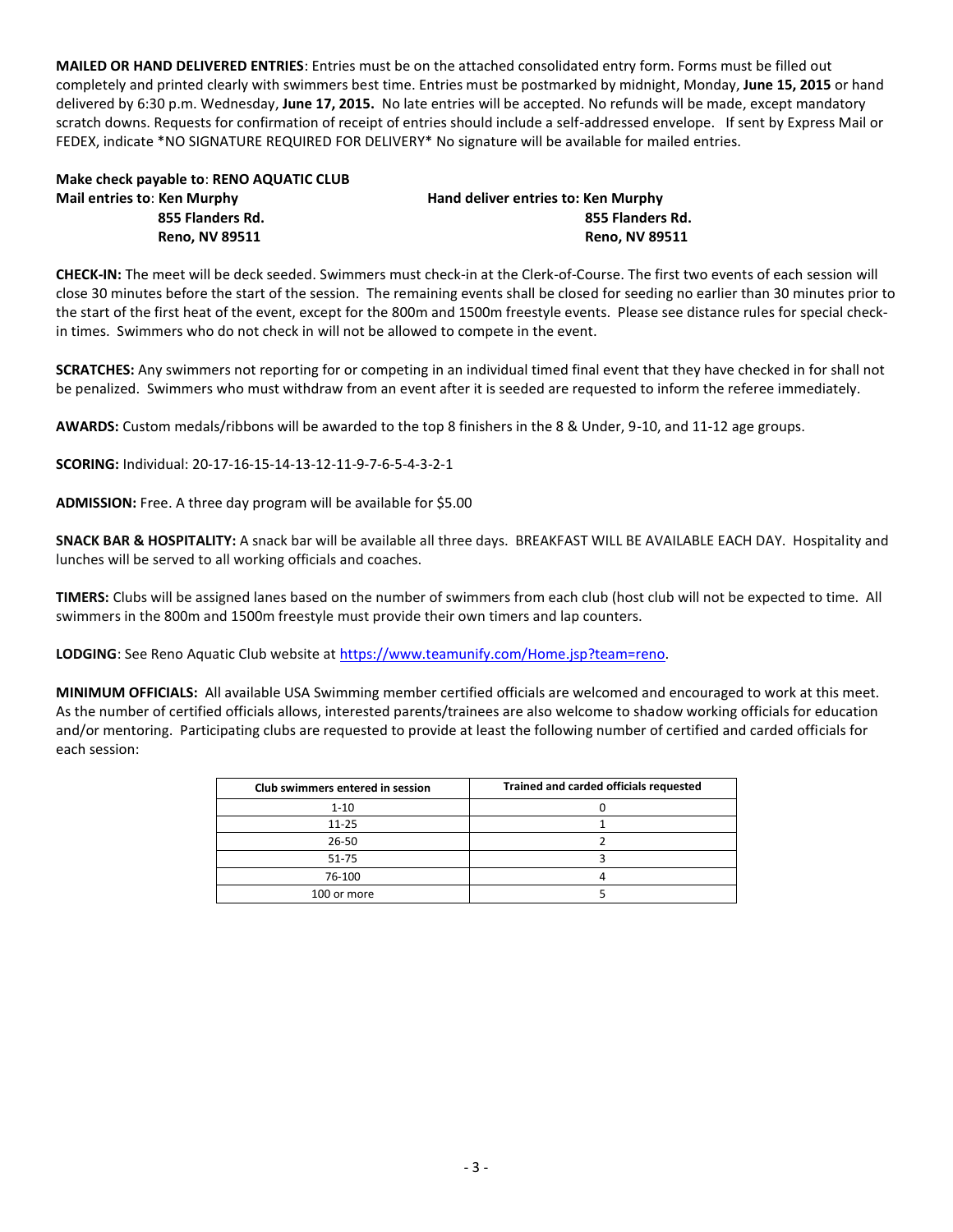| June 26, 2015  |                                     |                    |                | June 27, 2015 |                                       |                |        | June 28, 2015 |                                     |                |        |
|----------------|-------------------------------------|--------------------|----------------|---------------|---------------------------------------|----------------|--------|---------------|-------------------------------------|----------------|--------|
| Girl's         |                                     | <b>Description</b> | Boy's          | Girl's        |                                       | Description    | Boy's  | Girl's        |                                     | Description    | Boy's  |
| Event#         | <b>Age Group</b>                    | Event              | Event#         | Event#        | <b>Age Group</b>                      | Event          | Event# | Event#        | <b>Age Group</b>                    | Event          | Event# |
|                | Friday morning 13 & over session    |                    |                |               | Saturday morning 13 & over session    |                |        |               | Sunday morning 13 & over session    |                |        |
| $\mathbf{1}$   | 13 & Over                           | 400 IM             | $\overline{2}$ | 29            | 13 & Over                             | 200 Free       | 30     | 57            | 13 & Over                           | 200 IM         | 58     |
| 3              | 13 & Over                           | 100 Free           | 4              | 31            | 13 & Over                             | 200 Breast     | 32     | 59            | 13 & Over                           | 50 Free        | 60     |
| 5              | 13 & Over                           | 200 Back           | 6              | 33            | 13 & Over                             | 100 Back       | 34     | 61            | 13 & Over                           | 400 Free       | 62     |
| $\overline{7}$ | 13 & Over                           | 100 breast         | 8              | 35            | 13 & Over                             | <b>200 Fly</b> | 36     | 63            | 13 & Over                           | <b>100 Fly</b> | 64     |
| 9              | 13 & Over                           | <b>1500 Free</b>   | 10             | 37            | 13 & Over                             | 800 Free       | 38     |               |                                     |                |        |
|                | Friday afternoon 12 & under session |                    |                |               | Saturday afternoon 12 & under session |                |        |               | Sunday afternoon 12 & under Session |                |        |
| 11             | 11 & 12                             | 400 IM             | 12             | 39            | 12 & Under                            | 200 Free       | 40     | 65            | 12 & Under                          | 200 IM         | 66     |
| 13             | 10 & Under                          | 100 Free           | 14             | 41            | 8 & Under                             | 50 Breast      | 42     | 67            | 8 & Under                           | 50 Free        | 68     |
| 15             | 11 & 12                             | 100 Free           | 16             | 43            | 9 & 10                                | 50 Breast      | 44     | 69            | 11 & 12                             | 50 Free        | 70     |
| 17             | 10 & Under                          | 100 breast         | 18             | 45            | 11 & 12                               | 50 Breast      | 46     | 71            | 9 & 10                              | 50 Free        | 72     |
| 19             | 11 & 12                             | 100 Breast         | 20             | 47            | 10 & Under                            | 100 Back       | 48     | 73            | 11 & 12                             | <b>100 Fly</b> | 74     |
| 21             | 8 & Under                           | 50 Back            | 22             | 49            | 11 & 12                               | 100 Back       | 50     | 75            | 10 & Under                          | 100 Fly        | 76     |
| 23             | 11 & 12                             | 50 Back            | 24             | 51            | 8 & Under                             | <b>50 Fly</b>  | 52     | 77            | 11 & 12                             | 400 Free       | 78     |
| 25             | 9 & 10                              | 50 Back            | 26             | 53            | 9 & 10                                | 50 Fly         | 54     |               |                                     |                |        |
| 27             | 11 & 12                             | 800 Free           | 28             | 55            | 11 & 12                               | <b>50 Fly</b>  | 56     |               |                                     |                |        |

Use the following URL to find the time standards: <http://www.pacswim.org/swim-meet-times/standards>